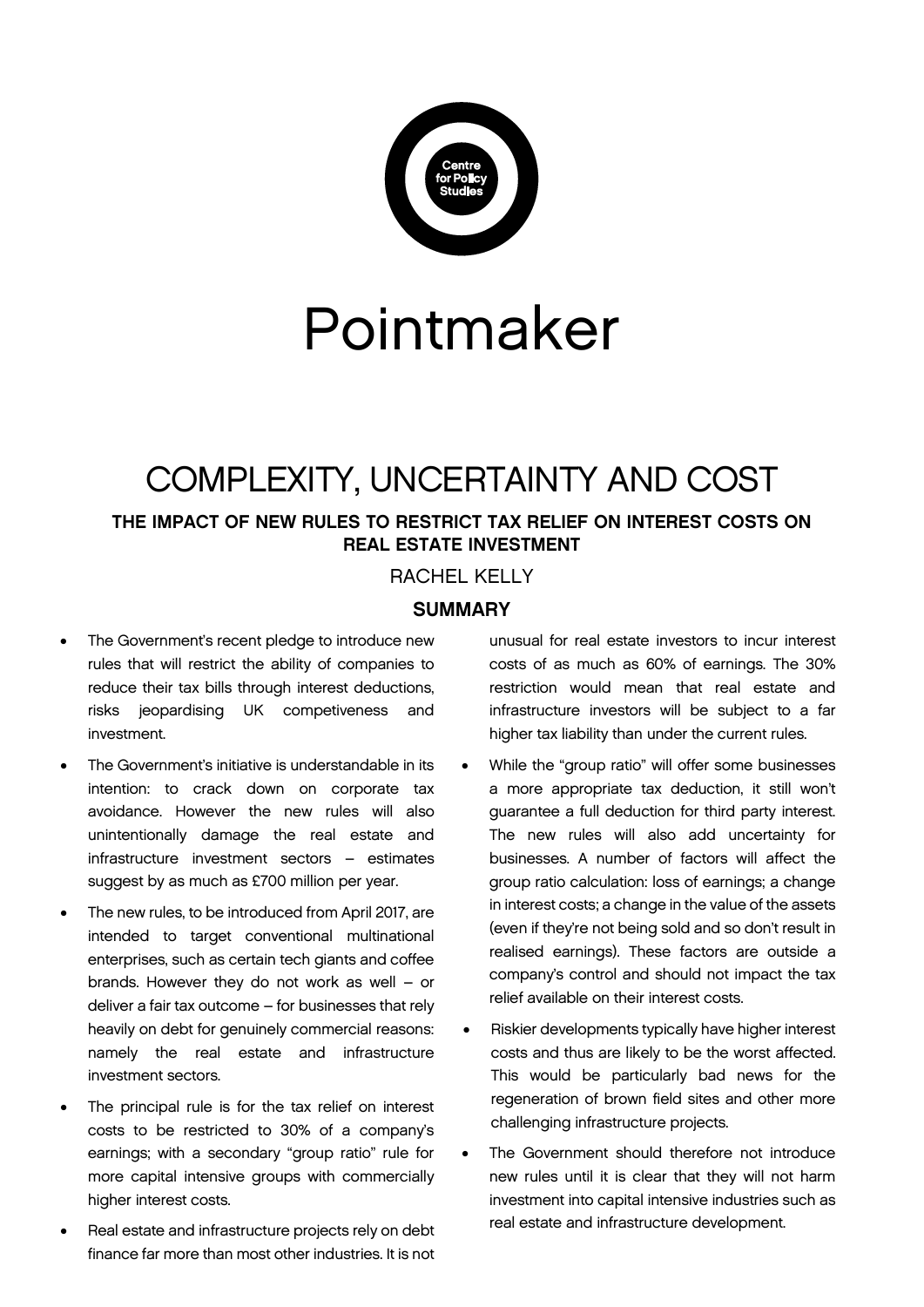

#### 1. INTRODUCTION

In a post-Brexit era; it has never been more important to maintain UK competitiveness. However, at a time when investment into British property and infrastructure development should be encouraged, new proposals to address tax avoidance by multinational corporations may, unintentionally, have exactly the opposite effect. Any reduction in investment would not only mean less housing and less infrastructure; it will also lead to a reduction in jobs and growth that the investment would have stimulated.

This paper outlines what the proposals are; why the real estate industry is particularly concerned; and what the impact could be on investment in the UK's towns and cities.

#### 2. BACKGROUND

The OECD was asked by the G20 to address the issue of tax avoidance by multinational enterprises (MNEs), through an initiative known as "BEPS" (Base Erosion and Profit Shifting). As a result, the OECD has recommended changes to the international tax system, as it was perceived to facilitate tax avoidance. One such recommendation referred to the use of interest deductions.

#### 2.1 What mischief are they trying to address?

An MNE is able to use intra-group debt to generate taxable income in low tax countries, and decrease taxable profits in high tax countries, as illustrated in Appendix 1. This kind of arrangement is by no means illegal. Indeed, there are a number of commercial benefits from lending money intra-group – not least because it often allows a single entity in the group to negotiate the whole group's borrowing at better rates. However, it also provides an opportunity to 'shift' taxable profits to those companies in the group taxed at the lowest rate. The OECD considers that current rules allow MNEs to 'shift' profits far too easily, which creates mismatches

between where profits are created and where they are taxed.

#### 2.2 What are the proposals?

Further to the OECD's recommendations, the UK Government has confirmed that it will introduce new rules from April 2017 which will restrict the ability of companies to reduce their tax bill through interest deductions.

The principal rule is for the tax relief on interest costs to be restricted to 30% of a company's earnings; with a secondary "group ratio" rule for more capital intensive groups with commercially higher interest costs. There will be a de minimis threshold so the new rules will not apply to companies with interest costs below £2 million. Furthermore, the Government is considering a Public Benefit Project (PBP) exemption, to protect tax relief on interest for 'public benefit' infrastructure. Further details of the proposals are set out in Appendix 2.

These proposals are at least in part inspired by the public outcry over the way in which some MNEs (particularly certain tech giants and global coffee brands) have used the current system to reduce their tax bills (albeit perfectly legally). So it is understandable that countries are coming together, through the OECD, to tackle international tax avoidance – this is something that cannot be addressed by individual countries acting in isolation. However, the rules have been designed to address the tax behaviour of 'conventional' MNEs. They do not work as well – or deliver a fair tax outcome – for businesses that rely heavily on debt for genuinely commercial reasons, even where they are wholly UK-based and there is by definition no risk of profit shifting. If these rules are introduced as proposed, there will be adverse consequences for the real estate and infrastructure sectors in the UK.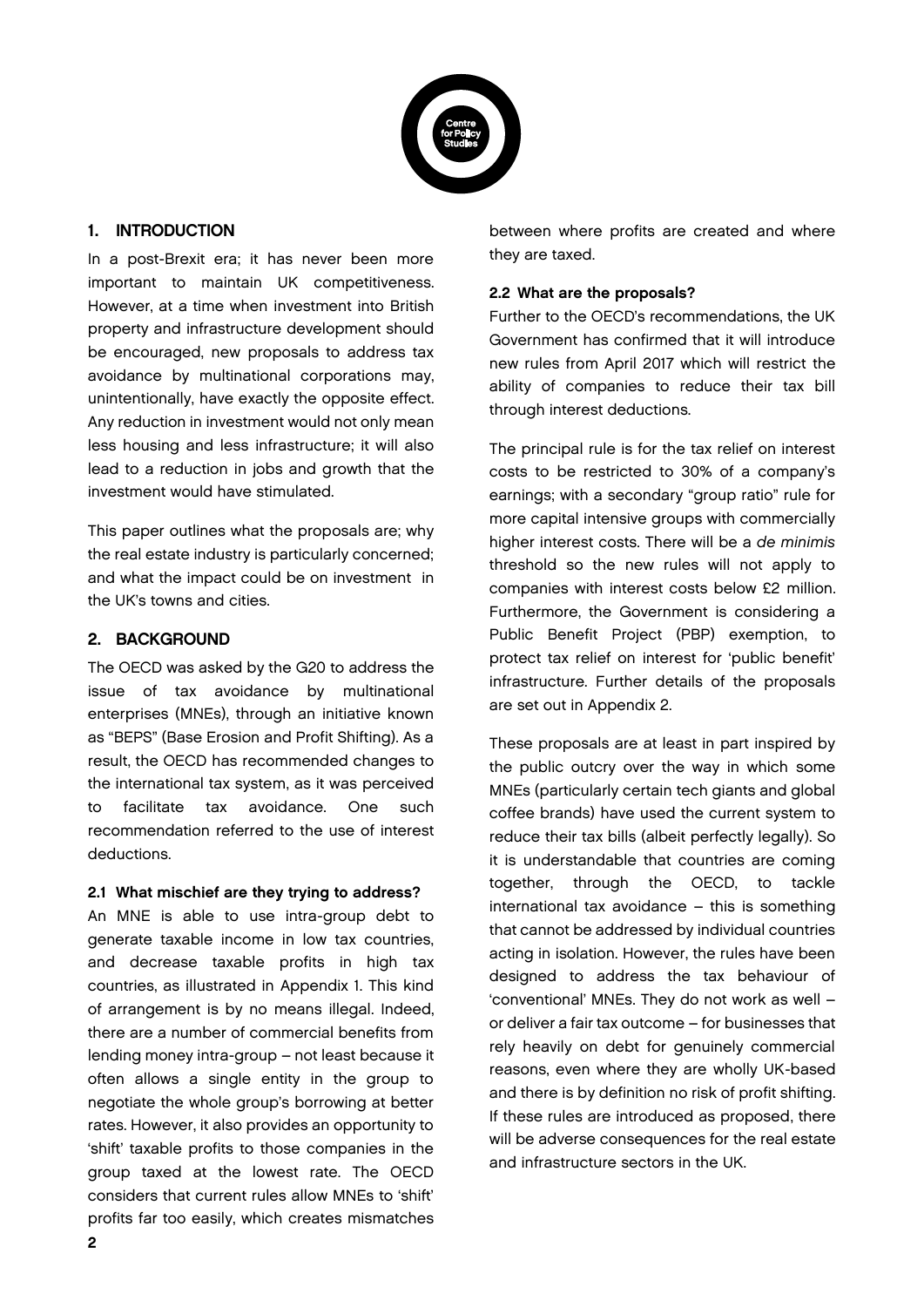

#### 3. HOW DO REAL ESTATE AND INFRASTRUCTURE INVESTORS USE DEBT?

Real estate and infrastructure projects rely far more heavily on debt finance than do most other industries. This is unsurprising, as investment in large physical assets such as roads, airports and logistics centres generally requires commensurately large sums of money. It is generally too expensive to fund such investment purely through equity capital and as a result investors use debt – often cheaper than equity – to make projects viable.

Lenders are typically willing to lend higher amounts against real estate assets than against other businesses because of the secure and long-term nature of rental income derived from the asset. Lenders will often seek security over the asset itself which reduces their risk further. Using the asset as security also reduces the risk of the kind of profit-shifting that the OECD is trying to target with these measures – because the debt is secured against an asset that is impossible to move to a low tax jurisdiction.

Real estate investments are typically appraised on a stand-alone basis – per asset or per portfolio of assets. The amount of debt that an asset can support is typically a function of three things; how much a third party lender is willing to

lend, how much risk the investor wants to take on and most importantly for an investment asset, whether the rental income can cover the interest cost.

Some real estate businesses borrow on an unsecured basis and in such instances lenders rely on the overall financial strength of the business rather than on taking security over individual assets. However, ultimately that strength derives from the properties owned by the business.

#### 4. WHY DO THE PROPOSALS MATTER?

These changes represent a huge shift in traditional tax principles in the UK. Until now, it was widely accepted that the genuine expenses of a business should be deductible for tax purposes. This allows a business to forecast approximately how much tax it will pay on its activities.

Historically, all interest paid to an independent third party (such as a bank) would be tax deductible. In addition to this, interest paid to a related party would also be deductible, providing it meets certain criteria, such as being on arm's length terms. Under these new proposals, this long-standing principle will no longer apply to

| <b>Tax computation</b>                                                                                                                 | <b>Current Rules</b> | <b>New 30% Fixed Ratio Rule</b> |
|----------------------------------------------------------------------------------------------------------------------------------------|----------------------|---------------------------------|
| <b>Rental income</b>                                                                                                                   | 100                  | 100                             |
| <b>Expenses</b>                                                                                                                        |                      |                                 |
| Management fees                                                                                                                        | -10                  | -10                             |
| Allowable interest costs<br>'assume actual interest costs are 60 - either all paid<br>to a third party lender or on equivalent terms). | -60                  | -30                             |
| Taxable profit<br>(commercial profit is 30)                                                                                            | 30                   | 60                              |
| Tax @ 20%                                                                                                                              | 6                    | 12                              |

Table 1: Comparison of tax return under existing rules and new rules: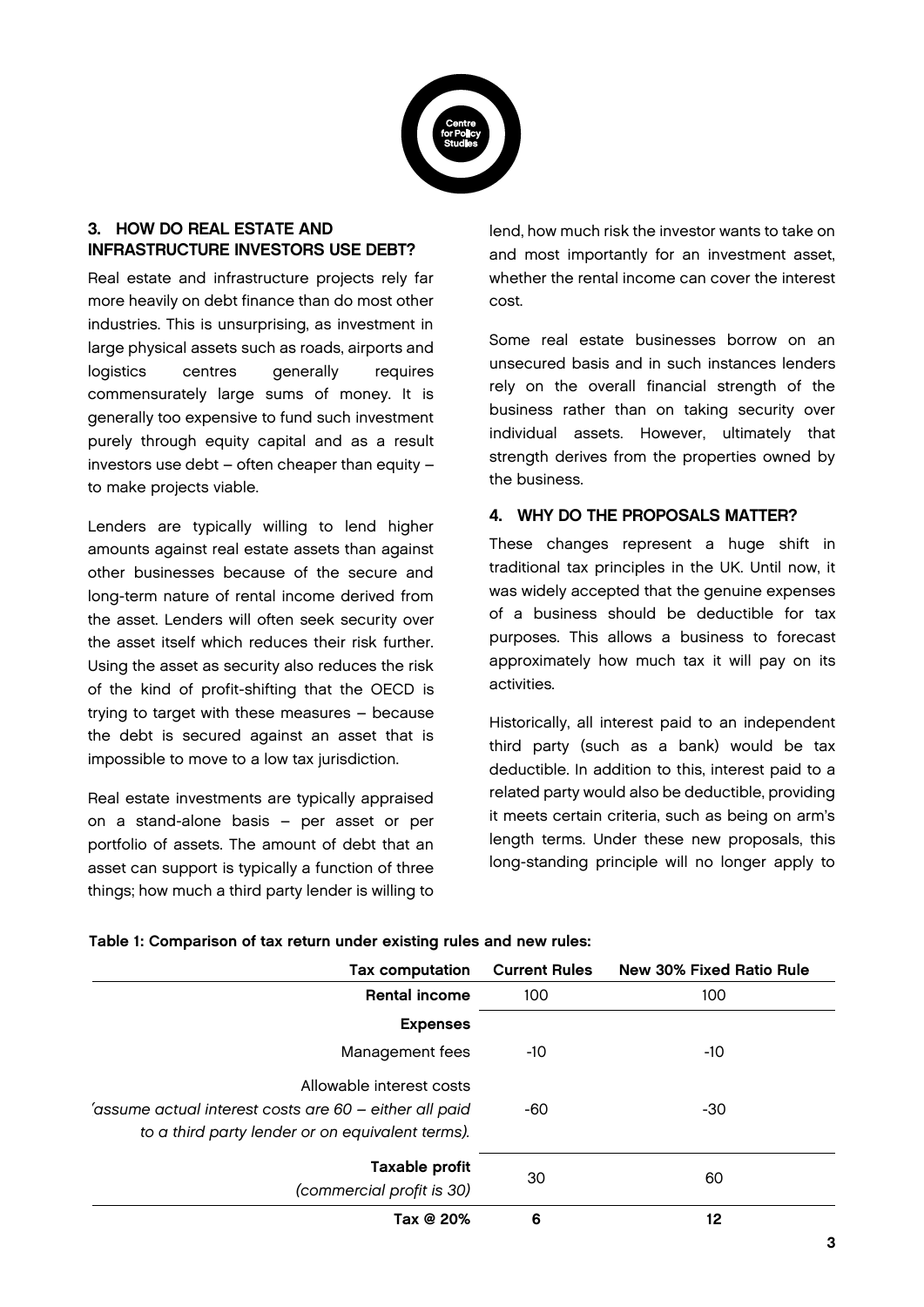

interest costs, and the restrictions will apply to related party and third party interest alike.

As already stated, investment in physical assets relies heavily on debt; it is not unusual for real estate investors to incur interest costs of as much as 60% of earnings. The figure is typically even higher for infrastructure investments. Compare those numbers to the 30% limit that the new rules would impose and it becomes clear that real estate and infrastructure investors will be liable to considerably more tax than under the current rules.

Table 1 shows how the tax computation of a typical real estate investor would change under the new proposals, compared to the existing rules. In this example, the company's tax bill increases by 100%.

These numbers represent a 'worst-case' scenario, as investors may be able to avail themselves of the potentially more generous "group ratio" rule. However, there are a number of flaws in the group ratio rule (more on this below) which means that investing in real estate and infrastructure is likely to become more expensive and less viable than it is at the moment. If this worst-case scenario is extrapolated across the whole sector, the costs to real estate industry are estimated to be over £700 million per year (see Appendix 4).

#### 5. THE GROUP RATIO CALCULATION

A business's Group Ratio is calculated by dividing its worldwide interest cost by its worldwide earnings. As a mathematical formula:

# Group Ratio (GR) = Worldwide Interest / Worldwide Earnings

These numbers are taken from the business's consolidated financial statements. The ratio is then applied to the taxable earnings of the business's UK group to give the total amount of tax relief on interest costs available to the UK group.

The group ratio is a factor of anything that impacts on the total earnings and interest expense of the worldwide group, most of which are outside of the control of the group; including:

- 1. A recession, and resulting void periods in properties.
- 2. Development activity with limited earnings for a period.
- 3. Different debt markets and interest rates around the world.

Appendix 3 is a case study of a UK property company with investments overseas, which shows the application of a group ratio over an eight year period. The graphs illustrate how volatile the group ratio can be, even when the business has relatively stable earnings (from rental income) and interest costs. This volatility ultimately results in cashflow uncertainty for businesses, which makes further investment riskier and less likely. Other concerns with the group ratio include:

#### Tax-to-book differences

Differences in the way that tax and accounting figures are calculated under the new rules can give rise to group ratios that bear little relation to commercial reality. For instance, when an investor's property assets go up in value, this is reflected in the earnings figure for accounts purposes. Unless those assets were sold in the period, the increase in their value is purely hypothetical – an unrealised gain. Yet these unrealised gains and losses will directly influence a business's group ratio, which makes little sense because they do not really represent 'earnings' or 'profit'. Movements in property values are often completely outside of the control of investors and are generally very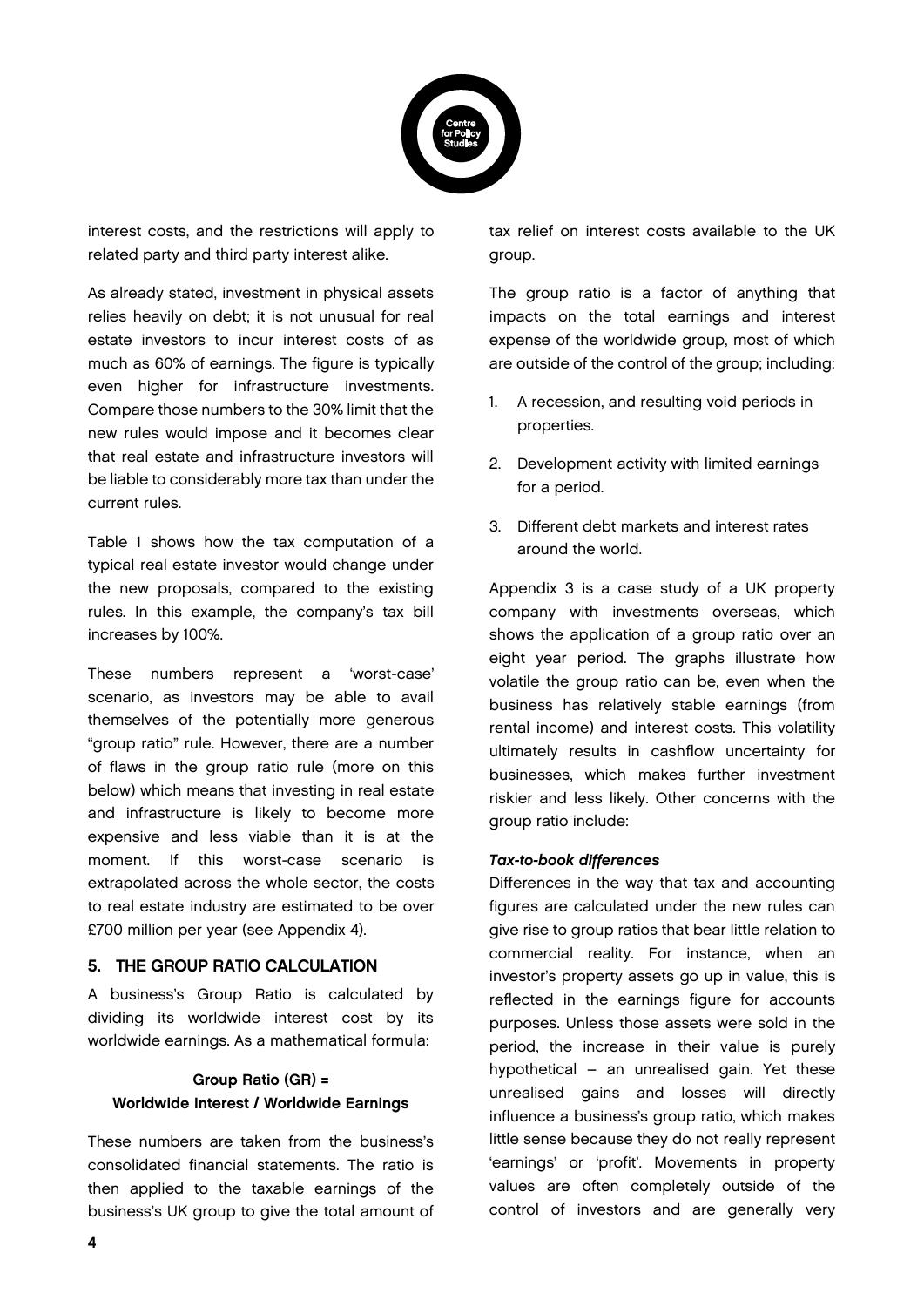

unpredictable; they should therefore have no bearing on the tax relief obtainable on interest costs.

#### Overseas groups with diverse debt profiles

The group ratio rule works well for groups that have similar debt profiles (or interest/earnings ratios) across their worldwide group. But where a group carries out different activities in different countries which naturally require different levels of leverage (e.g. development projects in the UK and a service sector business in France), this will result in the more highly leveraged activity suffering a restriction in their interest deductions.

This could lead to some unwelcome distortions in the market where overseas investors competing for the same real estate or infrastructure asset are able to pay different amounts for the same asset, because their groups have different levels of gearing. For example; a cash-rich purchaser (such as a sovereign wealth fund) will have a lower group ratio than a highly leveraged investor. The highly leveraged investor will be more likely to obtain a full deduction for their third party interest costs, and may therefore be able to bid more for the given asset (because their tax costs in respect of the same investment will be lower).

#### Development activity

These rules are concerning for development activity for two reasons. Firstly, the fixed and group ratio rules are earnings-based measures. Businesses carrying out development activity will not have earnings, often for several years, which illustrates how inappropriate these measures are for businesses undertaking development activity. Secondly, the cost of debt secured against development assets is typically much higher, given the riskier nature of the asset. These rules will disproportionately impact development activity, because interest costs will naturally be higher. The riskier the development, the worse the impact of these new rules – which is particularly bad news for the regeneration of brown field sites and riskier infrastructure development projects.

#### 6. THE CONCERNS OF INVESTORS **Cost**

Interest costs will often be the largest single expense for real estate and infrastructure investors. Therefore, any restriction in the tax deductibility of interest will disproportionately impact on these investors. In the illustration above, the real estate investor's tax bill would be increased by 100% because debt is such a material expense of the business. Debt is nowhere nearly as widely used in other industries so real estate and infrastructure are likely to be disproportionately affected by these rules.

#### **Complexity**

According to the government's consultation; the group ratio should afford capital intensive businesses a deduction for interest costs commensurate with their activities, in line with the worldwide group's financial position.

The group ratio calculation is complex enough from an administrative perspective. However, as the allowable interest deduction will be a function of the performance and debt profile of a worldwide group, it will be virtually impossible to model and forecast the tax cost of an investment in year one, let alone over the life of the investment.

#### **Uncertainty**

Historically, whether the rental income from a particular investment would cover the costs of financing that investment was a simple mathematical equation. However, the new rules will make it difficult to calculate the post-tax income from an investment. It will therefore become harder to determine whether that income will cover the financing costs (particularly at high levels of gearing). This in turn will make it difficult to ascertain exactly how much risk is being taken on and will make it increasingly difficult for third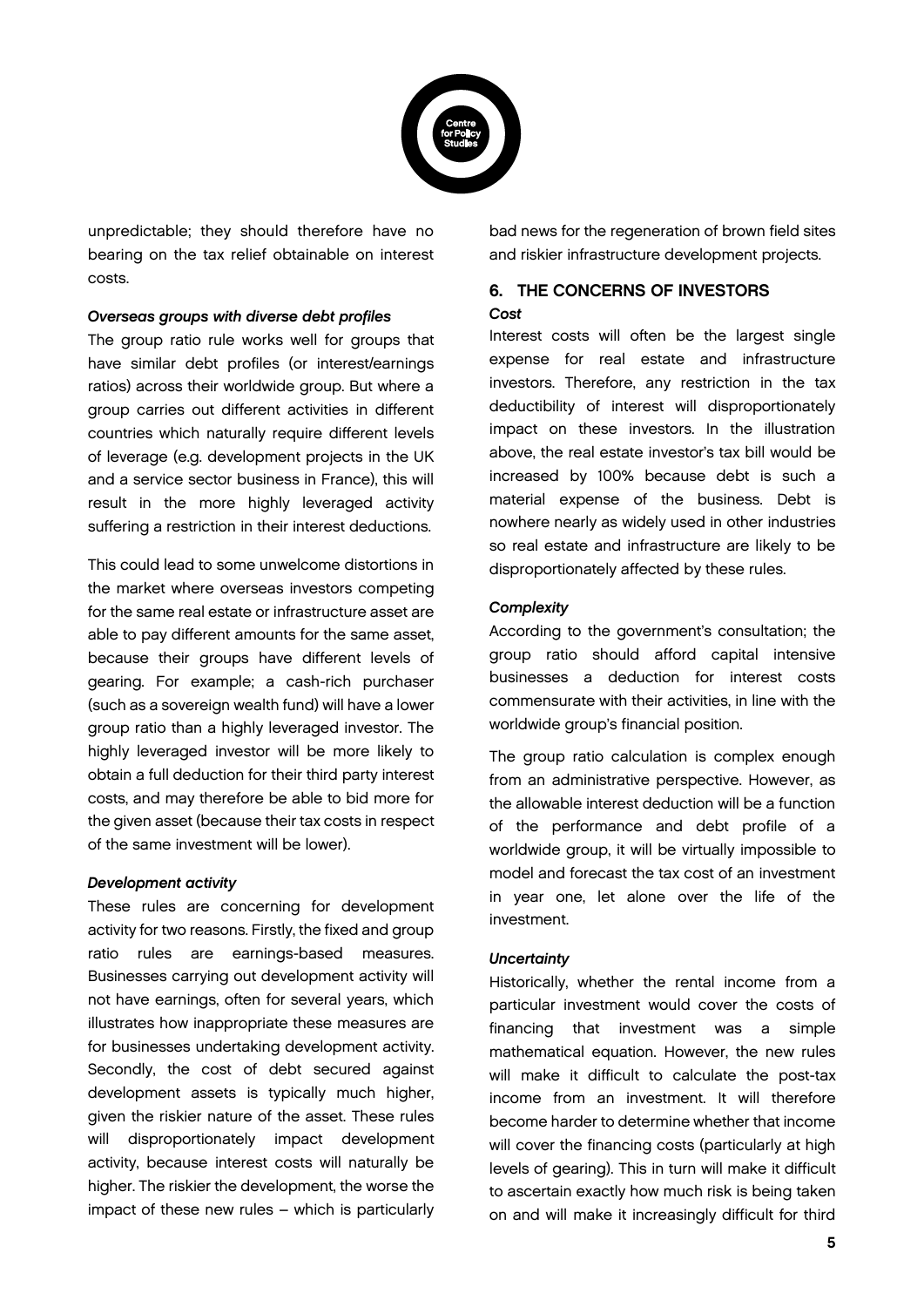

party lenders to know how much they can lend against an investment.

#### 7. THE IMPACT ON UK COMPETITIVENESS

In a post-Brexit era, the need to remain competitive has never been more important. To some extent this will mean keeping taxes low – but even more important is the need for certainty.

Certainty that the tax rules in place today will still be in place in the years to come.

Certainty around tax cash flows at the point an investment decision is made.

Certainty that the tax outcome of an investment does not depend on the tax attributes of a co-investment partner (or the debt profile of the wider group).

The UK is also the first country to propose restrictions on tax relief for interest as a result of the OECD's recommendations, well ahead of its peers. While some countries, like France and Germany, already have rules which are more similar to the OECD's recommendations; there are some key aspects of their rules which divert from the OECD's recommendations. These allow a more appropriate outcome for real estate investors. In order to ensure that the UK stays competitive and attractive to real estate and infrastructure investors, the UK should not go beyond its peers.

#### 8. POLICY RECOMMENDATIONS

#### 1. Rules should work for capital intensive industries.

The Government should not introduce the new rules unless it is clear that they will not harm investment into capital intensive industries. As a matter of principle, all genuine third party debt relating to such investment should be tax deductible as it poses a low risk of tax avoidance. Removing tax relief for the cost of servicing such debt would mean that many real estate

businesses' mere running costs would become subject to tax.

As a minimum, there should be safeguards for debt which represents very low BEPS risk – such as third party debt secured against real estate or infrastructure in the UK or third party debt provided to a wholly UK group. Such a safeguard would help provide certainty for many investors; as well as ensure an appropriate tax outcome, as interest expense will be matched against the rental income which is taxable in the UK.

#### 2. Existing debt arrangements should not be affected.

These changes represent one of most significant tax changes in recent years; a shift from longestablished tax principles that generally allow for a full tax deduction for genuine business costs. Applying these new rules to existing debt arrangements will fundamentally undermine the basis on which businesses have made investment decisions. It would be extremely costly to restructure existing finance arrangements and these changes could put borrowers at risk of breaching their banking covenants or defaulting on loans. It would put exceptional and unprecedented pressure on businesses if the tax treatment of existing financing arrangements was not excluded from the new rules. As such, existing third party debt should be grandfathered indefinitely, as envisaged by the OECD and the EU's Anti-Tax Avoidance Directive (ATAD).

#### 3. The UK should not act in haste.

Implementation from April 2017, as currently proposed, is too ambitious given the complexity of the new rules. It will not allow sufficient time to consider the impact of these new measures; nor will it allow sufficient time for business to adapt. In addition, these changes risk damaging the UK's relative competitiveness. The Government should therefore not introduce any changes until it is clear how other countries will respond to the OECD's recommendations.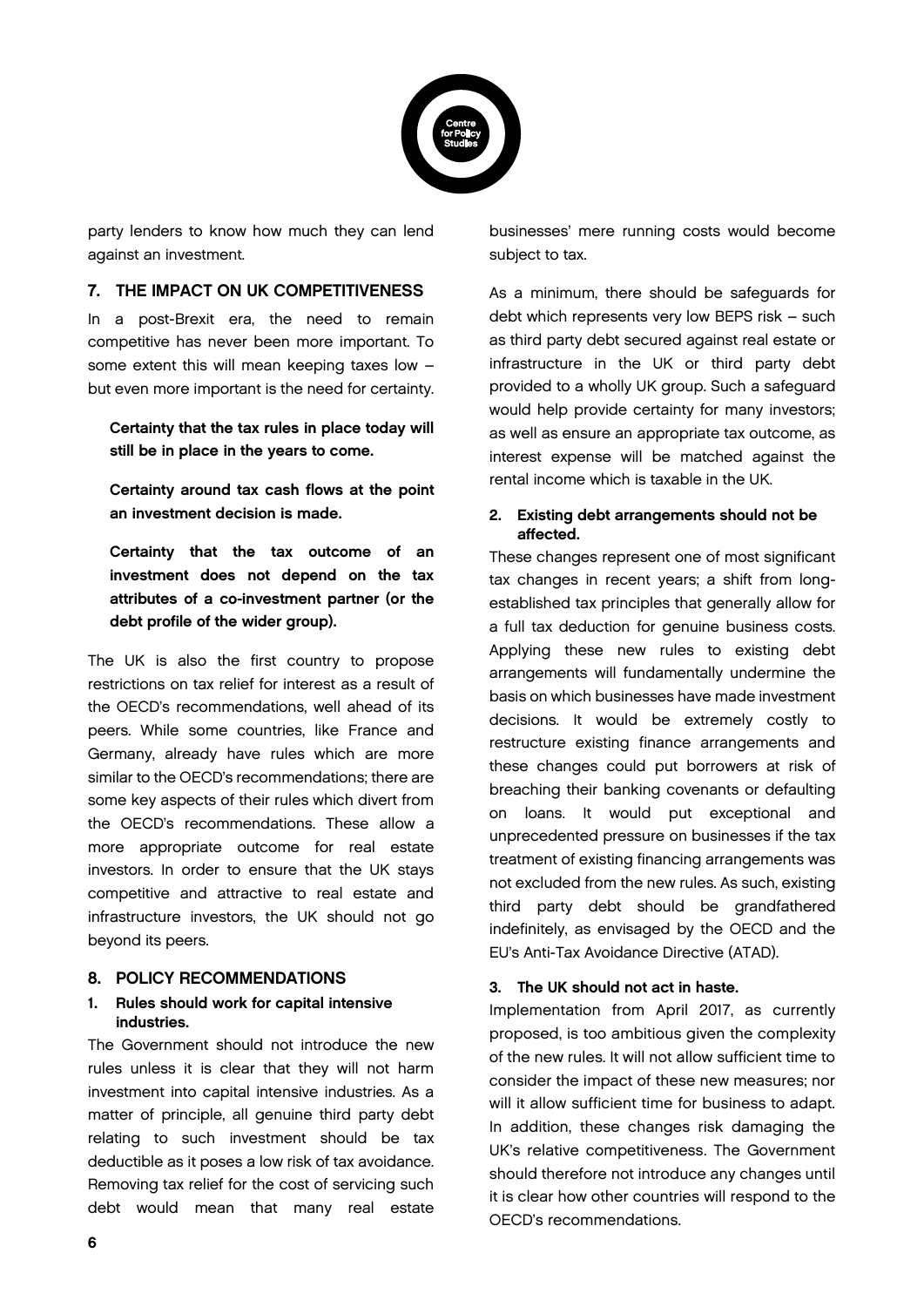

There are other reasons to take a measured approach to implementing the new rules; the EU's ATAD allows for countries to adopt these measures by December 2018, and the shape of the OECD's final recommendations in respect of the group ratio rule (expected towards the end of 2016) are not yet known. The group ratio rule is a fundamental part of these new measures, and one which investors in real estate and infrastructure will rely on to function appropriately. The UK should therefore delay implementation until at least April 2018, to allow time to take on board the OECD's final recommendations, and to see how other countries respond to these recommendations.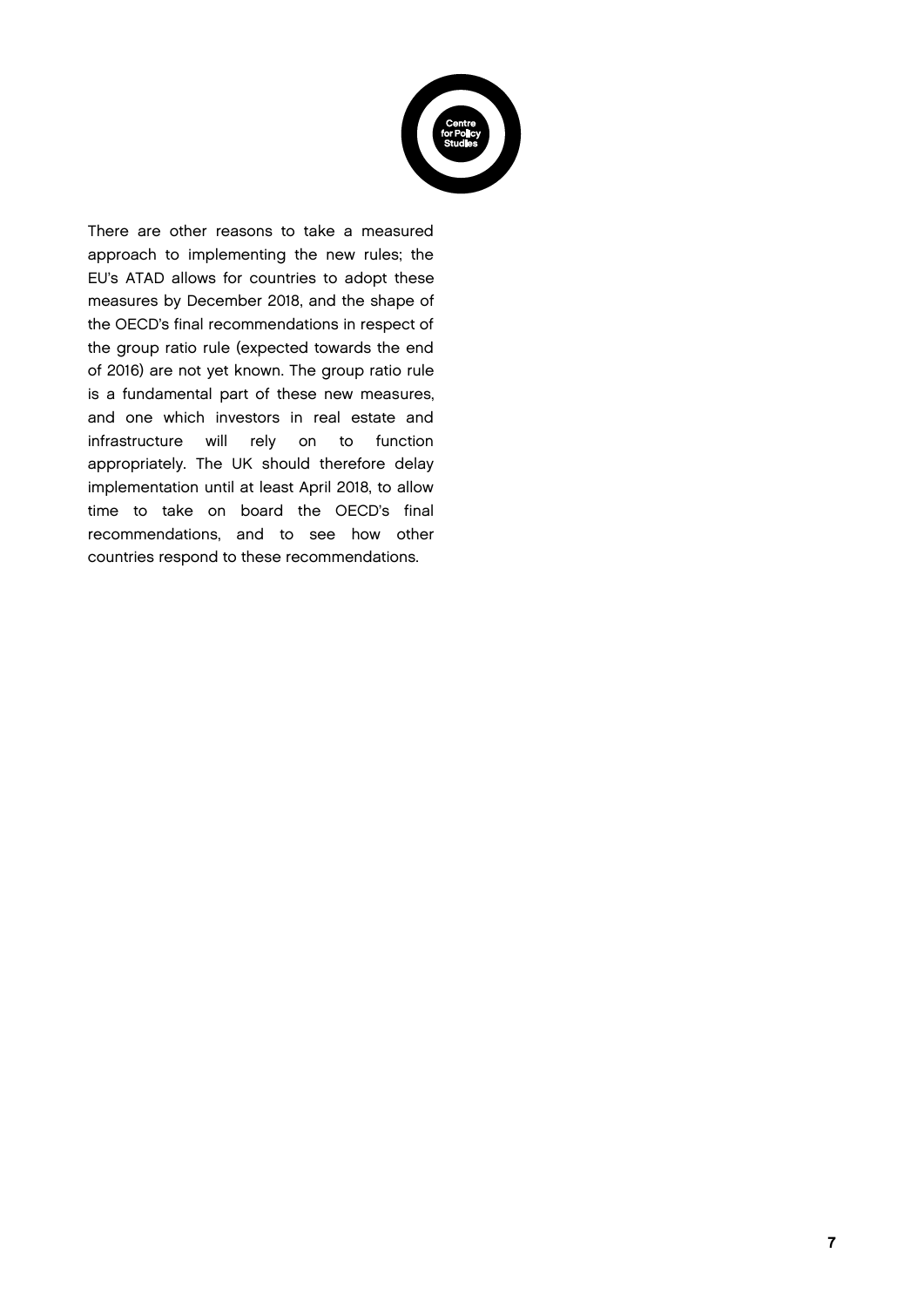

#### APPENDIX 1: ILLUSTRATION OF 'PROFIT SHIFTING'

The following tables illustrate the kind of 'profit shifting' activity that the OECD are trying to target. Scenario 1 shows two companies in a group – Company A sells coffee and Company B grows coffee. In Scenario 2, the profit has been 'shifted' to new Company C; reducing the group's total tax cost from 4 to 3 (or by 25%).

#### Scenario 1: No group treasury function - interest is paid directly to a third party lender

|                            | <b>Company A</b>                            | <b>Company B</b>                                   |                                            |
|----------------------------|---------------------------------------------|----------------------------------------------------|--------------------------------------------|
|                            | Sells coffee in Country<br>A (20% tax rate) | Grows coffee beans in<br>Country B (20% tax rate). |                                            |
| <b>Tax calculation:</b>    |                                             |                                                    |                                            |
| Revenue:                   | 100                                         | 50                                                 |                                            |
| Less:                      |                                             |                                                    |                                            |
| Interest costs             | $-15$                                       | $-15$                                              | $\rightarrow$ Interest paid to third party |
| Other costs of<br>business | $-75$                                       | $-25$                                              | lender.                                    |
| Profit after tax           | 10                                          | 10                                                 |                                            |
| Tax payable                | 2                                           | 2                                                  |                                            |

#### Total tax paid by the group: 4

#### Scenario 2: A group treasury function is added – Company C

|                            | <b>Company A</b>                            | <b>Company B</b>                                   | <b>Company C</b>                                                              |
|----------------------------|---------------------------------------------|----------------------------------------------------|-------------------------------------------------------------------------------|
| <b>Tax calculation:</b>    | Sells coffee in Country<br>A (20% tax rate) | Grows coffee beans in<br>Country B (20% tax rate). | Performs group admin.<br>and treasury function in<br>Country C (10% tax rate) |
|                            |                                             |                                                    |                                                                               |
| Revenue                    | 100                                         | 50                                                 | 40                                                                            |
| Less:                      |                                             |                                                    | (20+20 from Co. A. and<br>Co. B)                                              |
| Interest costs             | $-20$                                       | $-20$                                              | $-30$                                                                         |
|                            | Intra-group payment to<br>Co.C              | Intra-group payment to<br>Co.C                     | Payment to third party<br>lender.                                             |
| Other costs of<br>business | $-75$                                       | $-25$                                              |                                                                               |
| Profit after tax           | 5                                           | 5                                                  | 10                                                                            |
| Tax payable                |                                             |                                                    |                                                                               |

Total tax paid by the group: 3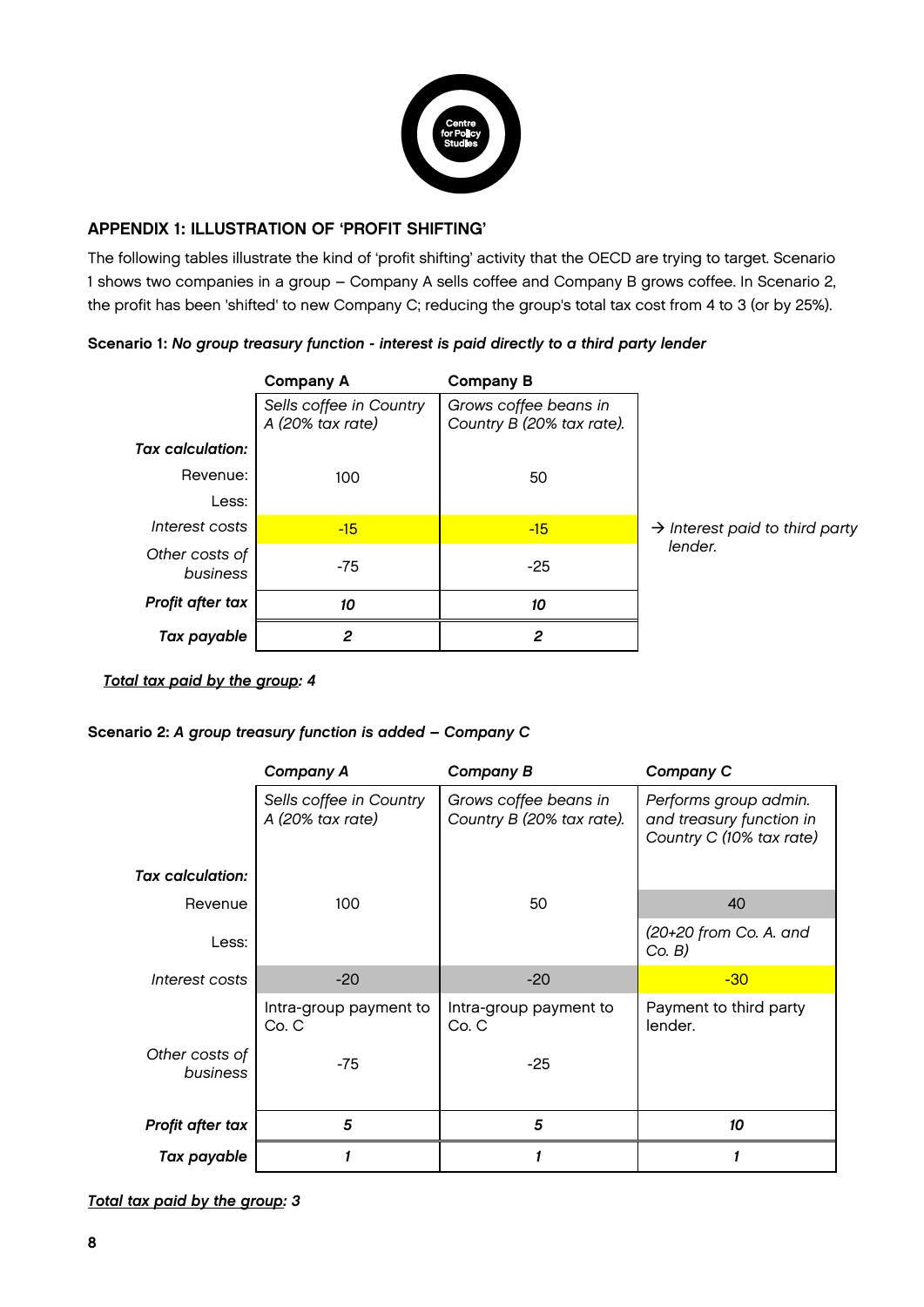

#### APPENDIX 2: WHAT ARE THE GOVERNMENT'S PROPOSALS?

Primary rule - fixed ratio of 30%: this will restrict the tax deductibility of interest to 30% of a company's earnings, more specifically EBITDA.

Secondary rule - Group Ratio Rule: where groups have high external gearing for genuine commercial reasons, this ratio is intended to give a tax deduction for interest which is commensurate with their activities, in line with the worldwide group's financial position.

A Public Benefit Project (PBP) exemption: to protect tax relief on interest for 'public benefit' infrastructure (This is yet to be clearly defined but it is likely to be fairly narrow in scope).

A £2m de minimis threshold: this de minimis, which will be applied on a UK group basis, should exclude the vast majority of smaller businesses.

#### APPENDIX 3: CASE STUDY OF UK REAL ESTATE BUSINESS WITH OVERSEAS INVESTMENTS – APPLICATION OF THE GROUP RATIO RULE

The graphs below illustrate how the group ratio rule will often result in tax outcomes that are different from commercial reality. They are based on an actual UK real estate business with overseas operations.

#### GRAPH A

The following graph illustrates the earnings and interest expense of a real estate business over an 8 year period. The orange line illustrates the earnings of the group, including realised and unrealised gains and losses. The blue line strips out the realised and unrealised gains and losses, which shows that the underlying rental income arising in the business is relatively stable over time. The interest expense (the grey line) is also relatively stable over time.



#### Graph A: EBITDA Considerations – Cyclical nature of Real Estate, UK REIT with Overseas Business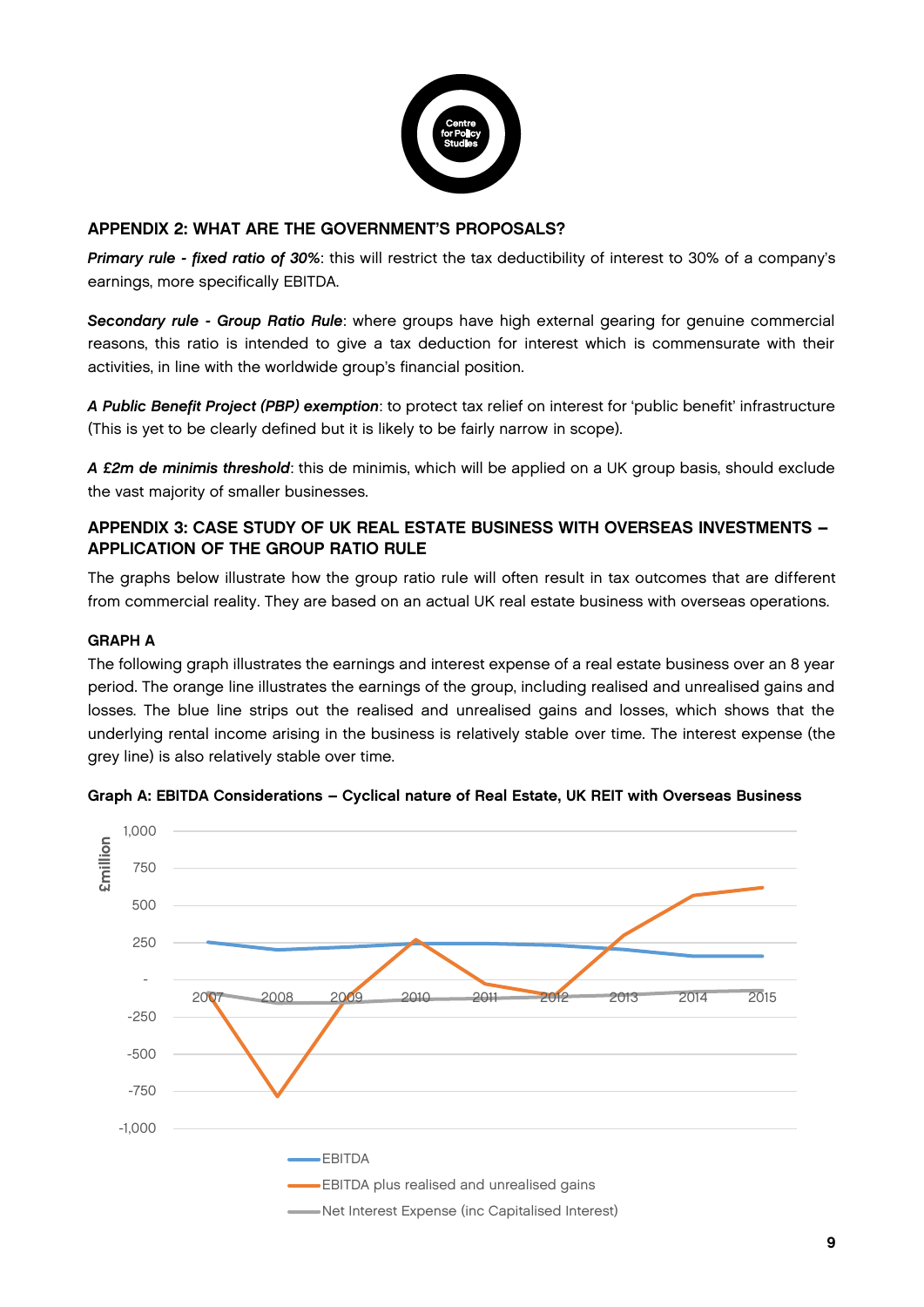

#### GRAPH B

Graph B shows what the group ratio for this business would be over the same 8 year period; the different lines represent different amounts being included within the group earnings figure in calculating the ratio. The orange line, which includes realised and unrealised gains and losses, creates the most volatile group ratio. The volatility is reduced when unrealised gains and losses are excluded (represented by the grey line); and the volatility is further reduced when all gains and losses are excluded (the blue line).



Graph B: Group Ratio – Impact of Valuation and Gain/Loss Movements, UK REIT with Overseas Business

Graph B shows that where realised and unrealised gains are included within the group ratio calculation it becomes significantly more volatile; ranging from 10% to 100% (orange line).

The volatility decreases when realised and unrealised gains and losses are removed from EBITDA; decreasing the Group Ratio range from 45% to 75% (blue line).

If the stability of the underlying businesses (represented by the blue line in graph A) is considered, it seems inappropriate for the group ratio to impose such volatility on the amount of interest that can be deducted by the UK business.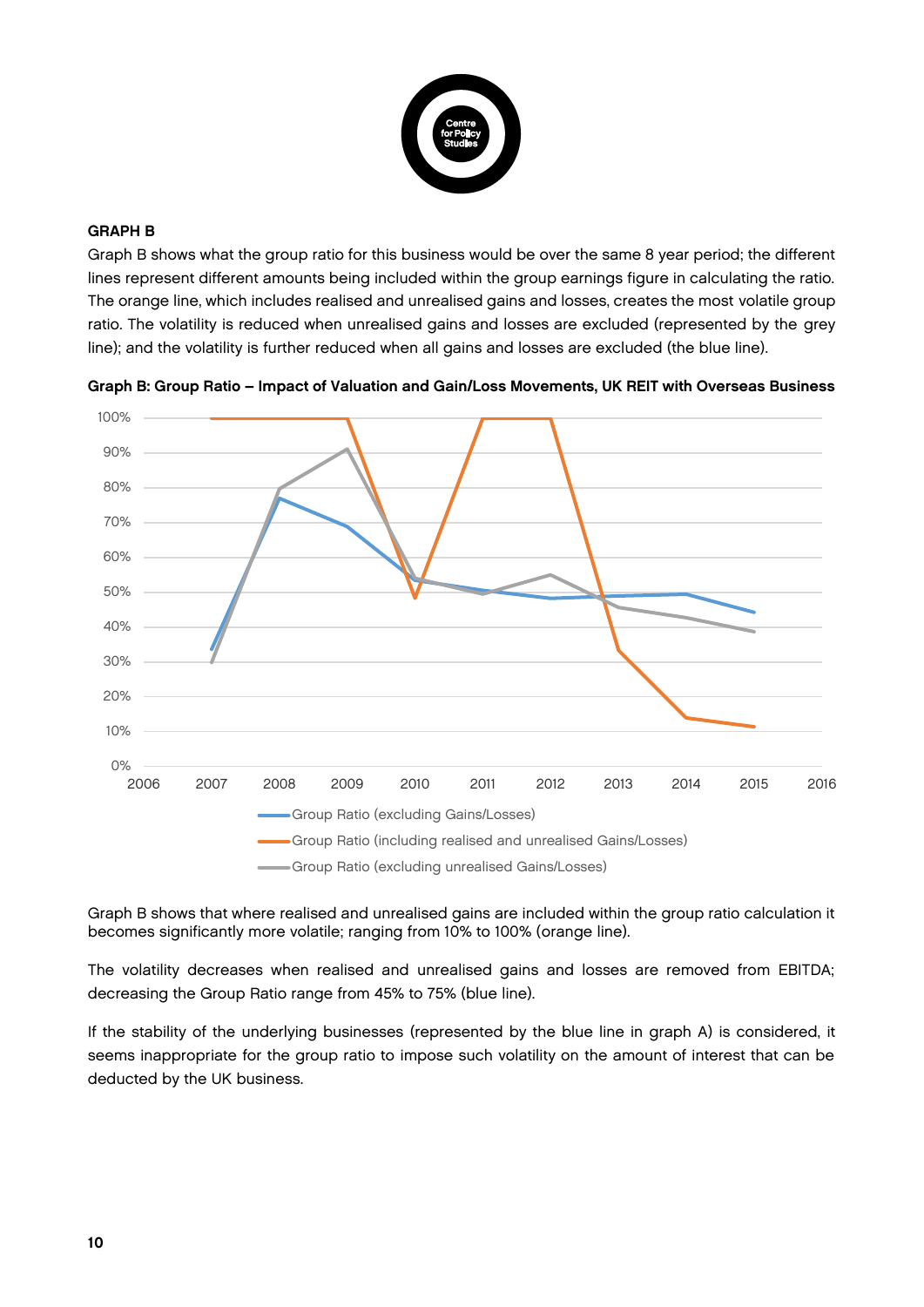

Why is there still volatility in the group ratio after realised and unrealised gains are removed? The group ratio is a factor of anything that impacts on the total earnings and interest expense of the worldwide group, including:

- 1. A recession, and resulting void periods in properties.
- 2. Development activity with limited earnings for a period.
- 3. Different debt markets and interest rates around the world.

The larger the group, the more countries in which it operates, and the more diverse its activities and the debt profile, the harder it will be to predict what tax relief will be due on their interest costs. This would be an extraordinary amount of uncertainty to impose on businesses and more importantly, it does not result in a fair or appropriate outcome.

Debt secured against real assets in the UK that derive rental income in the UK is appropriately based in the UK. If the group ratio rule cannot achieve a deduction for this interest in all cases; a safeguard must be introduced as part of these new measures.

#### APPENDIX 4: ESTIMATED COST TO THE REAL ESTATE INDUSTRY IF THE GROUP RATIO RULE DOES NOT PROVIDE A FULL DEDUCTION FOR THIRD PARTY INTEREST

It is clear that the group ratio rule will not provide the right result in all cases. In a worst case scenario, businesses will be forced to limit their restrictions to 30% of earnings. The following calculation estimates this worst case scenario for the real estate sector.

| 2015 estimated tax impact of interest restrictions on the real estate industry    |         |  |
|-----------------------------------------------------------------------------------|---------|--|
| Outstanding loan amount (per De Montfort)                                         | 183,300 |  |
| Annual interest expense (ass. 5%)                                                 | 9,165   |  |
| Annual implied EBITDA (based on aver rage interest cover ratio of 2 times income) | 18,330  |  |
| Tax deductible interest @30%                                                      | 5.499   |  |
| Difference between annual interest and deductible interest                        | 3,666   |  |
| Tax thereon @20%                                                                  | 733     |  |

The data is predominantly taken from the 2015 De Montfort University Commercial Property Lending Market Report ("the Report"), which is the most comprehensive report on real estate lending in the market.

The Report shows loans outstanding in the industry of £183 billion as of 31 December 2015. An average interest cost of 5% on these loans is estimated; which while slightly above the current low interest rates available, reflects the fact that many businesses still have legacy debt at higher rates.

Finally, the Report provided data on typical interest cover ratios in the industry, showing that roughly half of loans have interest cover above two, and half have interest cover below two. Therefore, it was reasonable to assume a typical interest/earnings ratio for the industry of 50%.